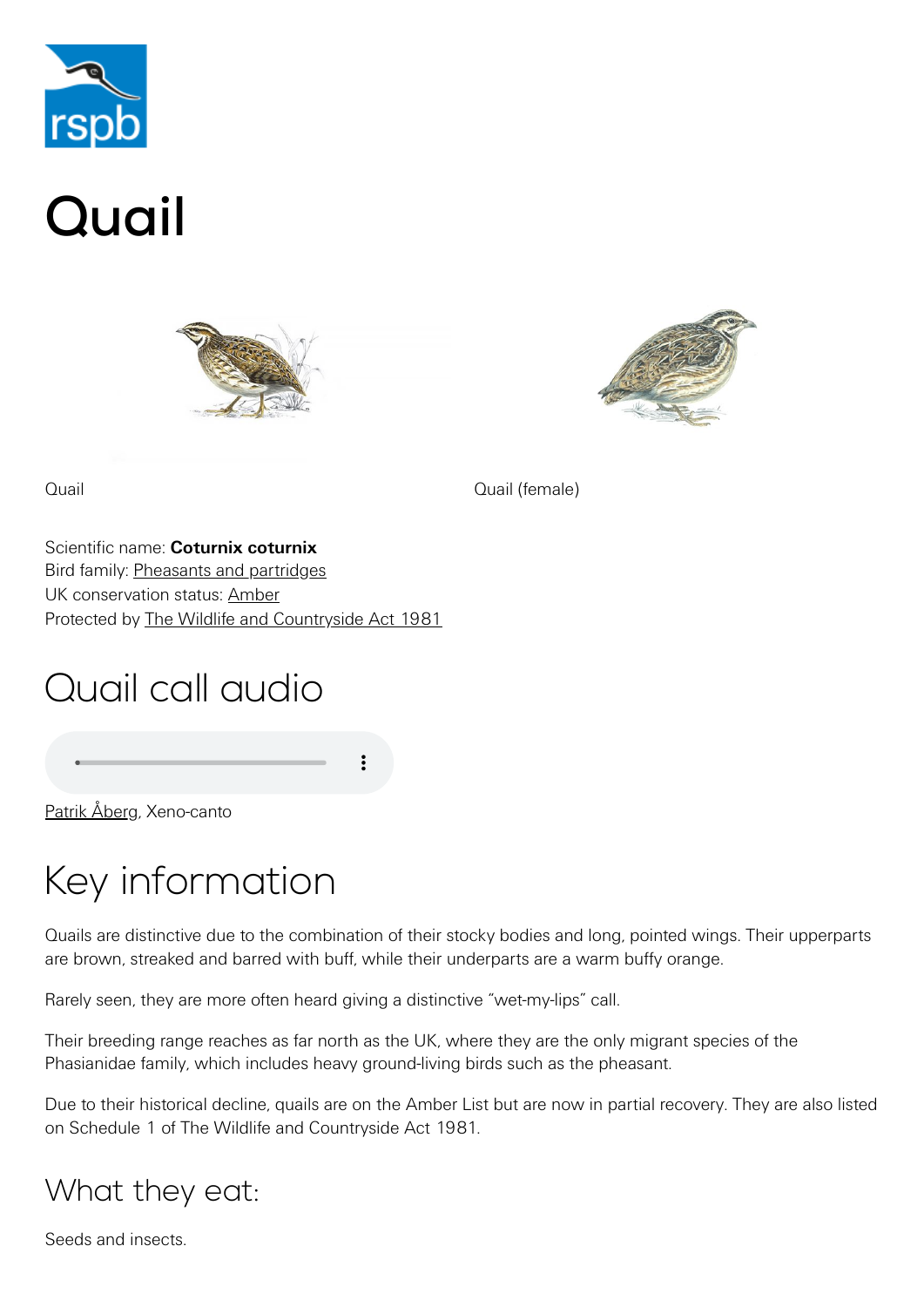#### Measurements:

Length: 16-18cm Wingspan: 32-35cm Weight: 75-135g

#### Population:

UK breeding: is the number of pairs breeding annually. UK wintering is the number of individuals present from 64 to bealtes March. UK passage is the number of individuals passing through on migration in spring and/or autumn.

#### Identifying features:

### **Quail**

Feather colour: Black Brown Cream/buff White Leg colour: Brown Beak: Black Short Curved Chunky Natural habitats: Farmland Grassland

#### Similar birds:



[Grey partridge](https://www.rspb.org.uk/birds-and-wildlife/wildlife-guides/bird-a-z/grey-partridge/)